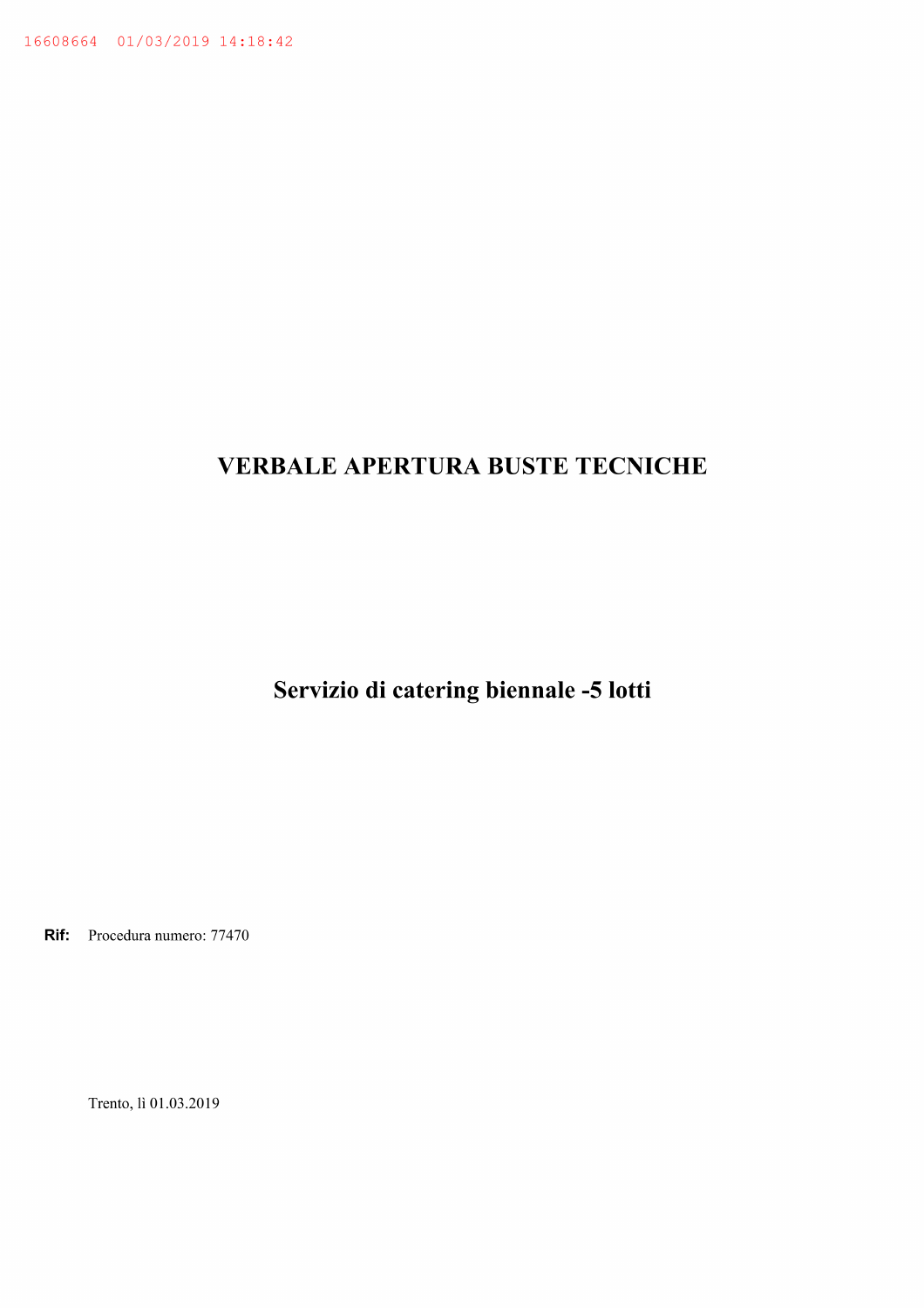#### Premessa

Il giorno 1 marzo 2019 ad 10:15 presso la Sala Riunioni della Direzione Patrimonio Immobiliare in Via Rosmini, 70 a Trento, si sono riunite le sotto elencate persone, per procedere all'apertura delle buste tecniche della presente RDO: - dott.ssa Elisabetta Endrici (Direzione Pianificazione Approvvigionamenti e Amministrazione); - dott.ssa Chiara Donati (Ufficio Acquisti); - dott.ssa Stefania Mosna (Ufficio Acquisti). Si dà atto che non è presente alcun rappresentante degli Operatori economici invitati.

# **DATI GARA**

#### Informazioni trattativa

| Tipo di appalto                          | Servizi                                 |
|------------------------------------------|-----------------------------------------|
| Tipo di procedura                        | Trattativa privata - art. 21 L.P. 23/90 |
| Data pubblicazione                       | 11.02.2019 16:51:48                     |
| Titolo della procedura d'acquisto        | Servizio di catering biennale -5 lotti  |
| Tipo di pubblicazione                    | Appalto a trattativa privata            |
| Tipo operazione                          | Gara Telematica                         |
| Amministrazione appaltante               | Ufficio Acquisti Dir. PAA               |
| Data e ora termine chiarimenti           | 19.02.2019 12:00:00                     |
| Data e ora termine presentazione offerta | 26.02.2019 12:00:00                     |
| Importo complessivo appalto              | 527.530,00 EUR                          |

## Oggetto della gara

| Lotto | <b>Descrizione lotto</b>                                         | <b>CIG</b>           | Criterio di<br>aggiudicazione     | Importo<br>complessivo lotto | Data e ora ultima<br>generazione<br>graduatoria |
|-------|------------------------------------------------------------------|----------------------|-----------------------------------|------------------------------|-------------------------------------------------|
|       | LOTTO1-Coffe break/breakfast e   7749217829 Offerta<br>aperitivo |                      | economicamente più<br>vantaggiosa | 146.175,00                   |                                                 |
| 2     | LOTTO2-<br>Breakfast/CoffeeBreakSemplice e                       | 7749226F94 Offerta   | economicamente più<br>vantaggiosa | 173.755,00                   |                                                 |
| 3     | LOTTO3-Lunch/Dinner a buffet                                     | [77492378AA] Offerta | economicamente più<br>vantaggiosa | 107.200,00                   |                                                 |
| 4     | LOTTO4-Lunch/Dinner seduto                                       | 7749241BF61Offerta   | economicamente più<br>vantaggiosa | 72.120,00                    |                                                 |
| 5     | LOTTO5-CareerFair-Lunch buffet 7749245F42 Offerta<br>in piedi    |                      | economicamente più                | 28.280,00                    |                                                 |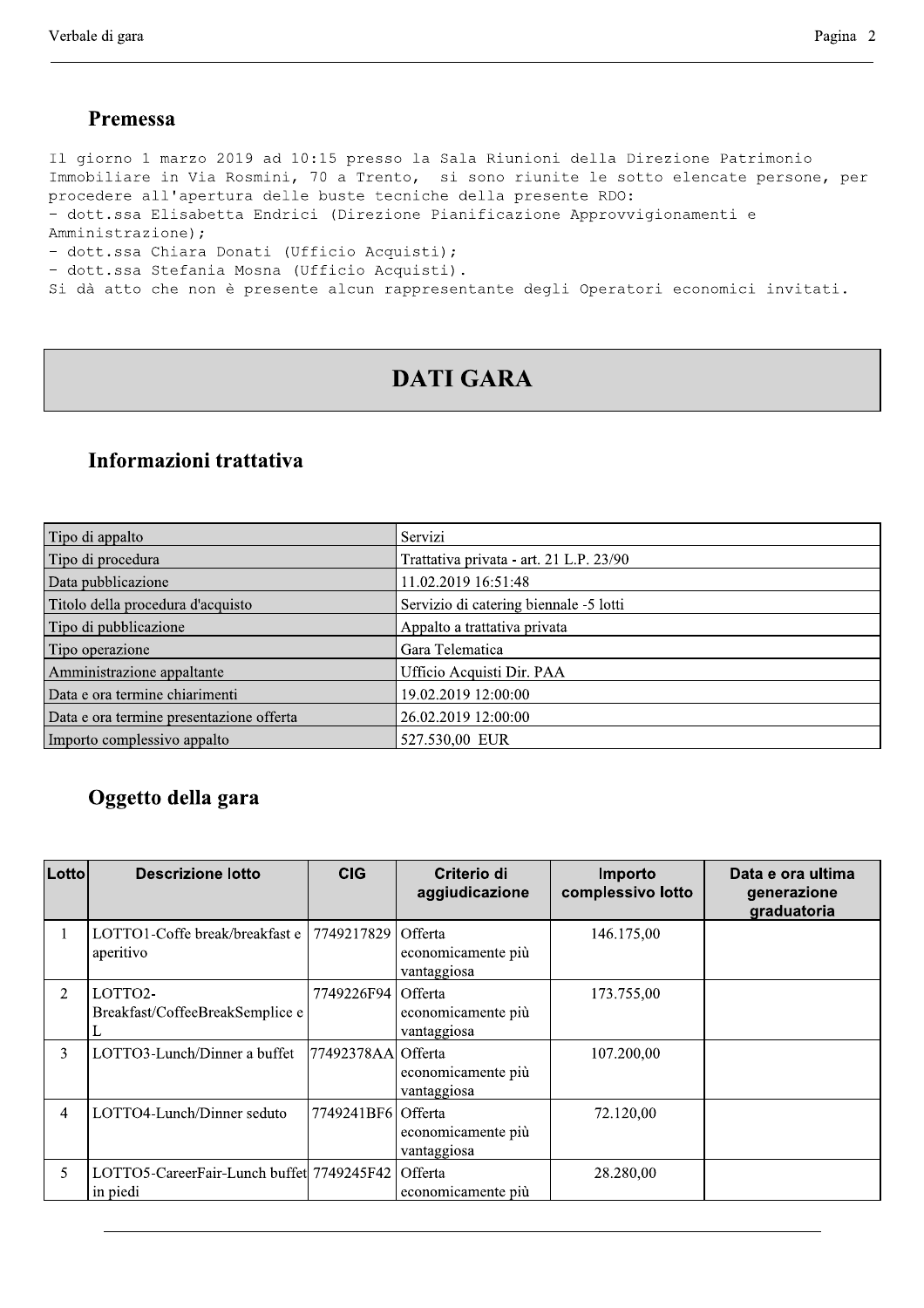| <b>Lotto</b> l | Descrizione lotto | <b>CIG</b> | Criterio di<br>aggiudicazione | Importo<br>complessivo lotto | Data e ora ultima<br>generazione<br>graduatoria |
|----------------|-------------------|------------|-------------------------------|------------------------------|-------------------------------------------------|
|                |                   |            | vantaggiosa                   |                              |                                                 |

# Fornitori invitati

| <b>Denominazione</b>                                    | Cod. Fiscale         | Indirizzo                                               | <b>PEC</b>                             |
|---------------------------------------------------------|----------------------|---------------------------------------------------------|----------------------------------------|
| <b>INFUSIONE - ASSOCIAZIONE DI</b><br><b>PROMOZIONE</b> | 96079610224          | VIA SALUGA 3B 38121<br><b>TRENTO</b>                    | infusione@pec.it                       |
| RELE' SOCIETA' COOPERATIVA<br><b>SOCIALE A</b>          | 02195570227          | <b>VIA BRENNERO 322 38121</b><br><b>TRENTO</b>          | rele@pec.cooprele.it                   |
| MORESCO GROUP SERVICE S.R.L.                            | 02314860228          | VIA POSTAL 39 38010 SAN<br><b>MICHELE ALL'ADIGE</b>     | morescogroupservice@legalmail.i        |
| 'RISTO 3 - RISTORAZIONE DEL<br><b>TRENTINO -</b>        | 00444070221          | VIA DEL COMMERCIO 57<br><b>38100 TRENTO</b>             | commerciale@pec.risto3.it              |
| MACELLERIA SIGHEL S.R.L.                                | 02098610229          | <b>VIA CESARE BATTISTI 49</b><br>38042 BASELGA DI PINE' | sighelsandro@legalmail.it              |
| RIVER BAR GELATERIA DI<br>POTRICH DENIS                 | 2R                   | PTRDNS74E17H61LZandonai 38068 ROVERETO                  | gelateriariver@pec.unione.tn.it        |
| RICCARDO MOSNA CATERING<br><b>SERVICE</b>               | MSNRCR87T16L3<br>78N | VIA MOSNA DI VIGOLO 24<br><b>38123 TRENTO</b>           | riccardo.mosna@pec.it                  |
| LA GASTRONOMIA DI<br><b>FRANCESCHINI</b>                | 00638570226          | V. ROGGIA GRANDE 12 38122<br><b>TRENTO</b>              | lagastronomiamein@pec.unione.t<br>n.it |
| <b>EP SPA</b>                                           | 05577471005          | GIUSEPPE PALUMBO 00195<br><b>ROMA</b>                   | EPNAPOLI@CERTIFICAZIONE<br>POSTA.IT    |
| <b>GESTIONI MAI S.R.L.</b>                              | 01287790230          | VOLTA 37010 AFFI                                        | gestionimai@pec.it                     |

# Cronologia offerte

| <b>Denominazione</b>                       | <b>Offerta</b> | <b>Stato</b>       | Data/Ora offerta    |
|--------------------------------------------|----------------|--------------------|---------------------|
| MORESCO GROUP SERVICE S.R.L.               | 3000238660     | Offerta presentata | 26.02.2019 10:56:22 |
| RELE' SOCIETA' COOPERATIVA<br>  SOCIALE A  | 3000238935     | Offerta presentata | 26.02.2019 08:21:53 |
| RICCARDO MOSNA CATERING <br><b>SERVICE</b> | 3000239419     | Offerta presentata | 22.02.2019 16:07:39 |
| 'RISTO 3 - RISTORAZIONE DEL<br>TRENTINO -  | 3000239832     | Offerta presentata | 25.02.2019 17:17:06 |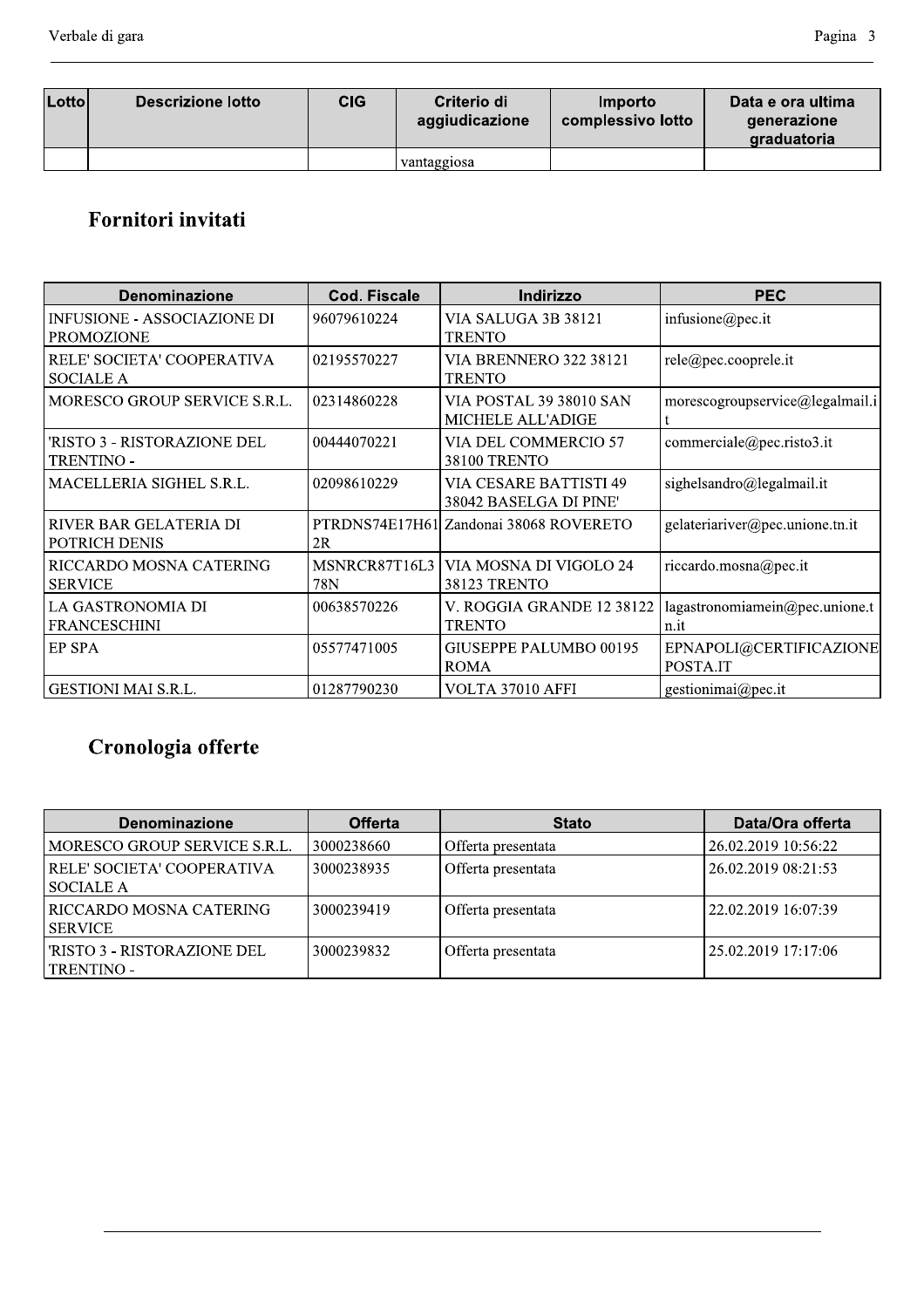# **DATI LOTTI DI GARA**

## 1. LOTTO1-Coffe break/breakfast e aperitivo

#### Informazioni lotto di gara

| Pos | <b>Descrizione</b>                          | <b>Categoria Prodotto</b> | Quantità        |
|-----|---------------------------------------------|---------------------------|-----------------|
|     | LOTTO1-CoffeeBreak/breakfast e<br>Aperitivo | Servizi di catering       | $1,000$ A Corpo |

#### Cronologia apertura buste: ad ore 10:18 si procede all'apertura delle buste tecniche

| <b>Denominazione</b>                             | <b>Offerta</b> | <b>Stato</b>                  | Data/Ora offerta    |
|--------------------------------------------------|----------------|-------------------------------|---------------------|
| RELE' SOCIETA' COOPERATIVA<br><b>SOCIALE A</b>   | 3000239032     | Apertura busta amministrativa | 26.02.2019 16:09:17 |
|                                                  |                | Apertura busta tecnica        | 01.03.2019 10:19:14 |
| RICCARDO MOSNA CATERING<br><b>SERVICE</b>        | 3000239436     | Apertura busta amministrativa | 26.02.2019 16:14:22 |
|                                                  |                | Apertura busta tecnica        | 01.03.2019 10:22:17 |
| MORESCO GROUP SERVICE S.R.L.                     | 3000239568     | Apertura busta amministrativa | 26.02.2019 16:18:31 |
|                                                  |                | Apertura busta tecnica        | 01.03.2019 10:23:21 |
| 'RISTO 3 - RISTORAZIONE DEL<br><b>TRENTINO -</b> | 3000239833     | Apertura busta amministrativa | 26.02.2019 16:21:43 |
|                                                  |                | Apertura busta tecnica        | 01.03.2019 10:24:58 |

## 2. LOTTO2-Breakfast/CoffeeBreakSemplice e L

## Informazioni lotto di gara

| <b>Pos</b> | <b>Descrizione</b>                | Categoria Prodotto  | Quantità        |
|------------|-----------------------------------|---------------------|-----------------|
|            | LOTTO2-                           | Servizi di catering | $1,000$ A Corpo |
|            | Breakfast/CoffeeBreakSemplice e L |                     |                 |

## Cronologia apertura buste: ad ore 10:18 si procede all'apertura delle buste tecniche

| <b>Denominazione</b>                     | <b>Offerta</b>                              | <b>Stato</b>                  | Data/Ora offerta     |
|------------------------------------------|---------------------------------------------|-------------------------------|----------------------|
| RELE' SOCIETA' COOPERATIVA<br>'SOCIALE A | Apertura busta amministrativa<br>3000239072 |                               | 26.02.2019 16:26:17  |
|                                          |                                             | Apertura busta tecnica        | 101.03.2019 10:26:08 |
| RICCARDO MOSNA CATERING <br>  SERVICE    | ' 3000239451                                | Apertura busta amministrativa | 26.02.2019 16:28:55  |
|                                          |                                             | Apertura busta tecnica        | 101.03.2019 10:27:07 |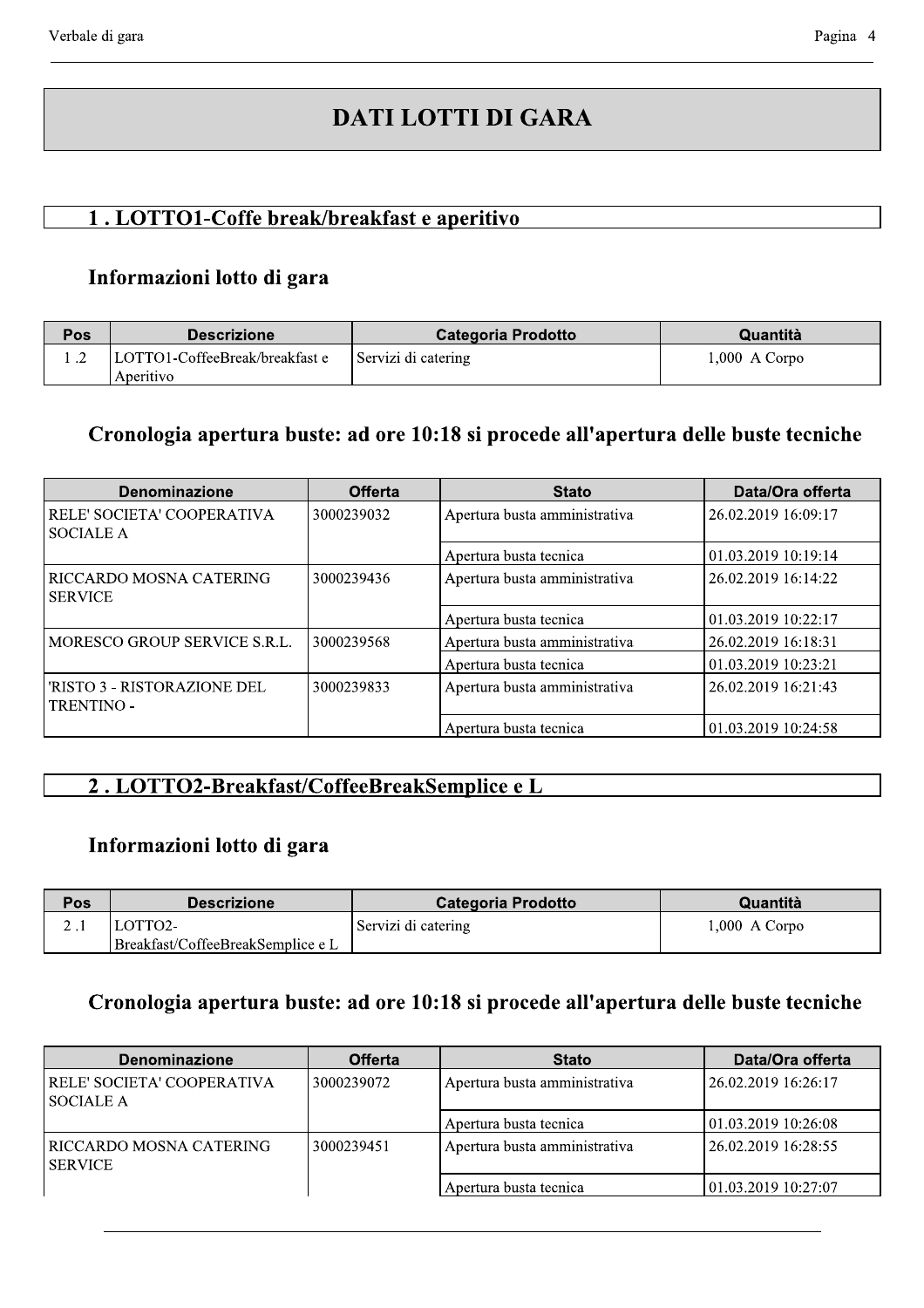| <b>Denominazione</b>                       | <b>Offerta</b> | <b>Stato</b>                  | Data/Ora offerta     |
|--------------------------------------------|----------------|-------------------------------|----------------------|
| MORESCO GROUP SERVICE S.R.L.               | ! 3000239571   | Apertura busta amministrativa | 26.02.2019 16:31:12  |
|                                            |                | Apertura busta tecnica        | 101.03.2019 10:27:47 |
| l'RISTO 3 - RISTORAZIONE DEL<br>TRENTINO - | 3000239841     | Apertura busta amministrativa | 126.02.2019 16:33:21 |
|                                            |                | Apertura busta tecnica        | 101.03.2019 10:28:27 |

### 3. LOTTO3-Lunch/Dinner a buffet

#### Informazioni lotto di gara

| $P_{OS}$ | Descrizione                  | <b>Categoria Prodotto</b> | Quantità                    |
|----------|------------------------------|---------------------------|-----------------------------|
|          | OTTO 3-Lunch/Dinner a buffet | l Servizi di catering     | .000.<br>.`orno<br>$\Delta$ |

#### Cronologia apertura buste: ad ore 10:18 si procede all'apertura delle buste tecniche

| <b>Denominazione</b>                             | <b>Offerta</b> | <b>Stato</b>                                         | Data/Ora offerta    |
|--------------------------------------------------|----------------|------------------------------------------------------|---------------------|
| RICCARDO MOSNA CATERING<br>  SERVICE             | 3000239477     | Apertura busta amministrativa<br>26.02.2019 16:36:31 |                     |
|                                                  |                | Apertura busta tecnica                               | 01.03.2019 10:29:35 |
| MORESCO GROUP SERVICE S.R.L.                     | 3000239574     | Apertura busta amministrativa                        | 26.02.2019 16:38:17 |
|                                                  |                | Apertura busta tecnica                               | 01.03.2019 10:30:19 |
| 'RISTO 3 - RISTORAZIONE DEL<br><b>TRENTINO -</b> | 3000239846     | Apertura busta amministrativa                        | 26.02.2019 16:40:10 |
|                                                  |                | Apertura busta tecnica                               | 01.03.2019 10:30:57 |

#### 4. LOTTO4-Lunch/Dinner seduto

## Informazioni lotto di gara

| Pos | <b>Descrizione</b>         | <b>Categoria Prodotto</b> | Quantità        |
|-----|----------------------------|---------------------------|-----------------|
|     | LOTTO4-Lunch/Dinner seduto | Servizi di catering       | .000<br>A Corpo |

## Cronologia apertura buste: ad ore 10:18 si procede all'apertura delle buste tecniche

| <b>Denominazione</b>                         | <b>Offerta</b> | <b>Stato</b>                                         | Data/Ora offerta     |
|----------------------------------------------|----------------|------------------------------------------------------|----------------------|
| MORESCO GROUP SERVICE S.R.L.                 | 13000239578    | 26.02.2019 16:42:51<br>Apertura busta amministrativa |                      |
|                                              |                | Apertura busta tecnica                               | 101.03.2019 10:31:54 |
| l'RISTO 3 - RISTORAZIONE DEL<br>  TRENTINO - | ' 3000239850   | Apertura busta amministrativa                        | 26.02.2019 16:44:24  |
|                                              |                | Apertura busta tecnica                               | 101.03.2019 10:32:47 |

## 5. LOTTO5-CareerFair-Lunch buffet in piedi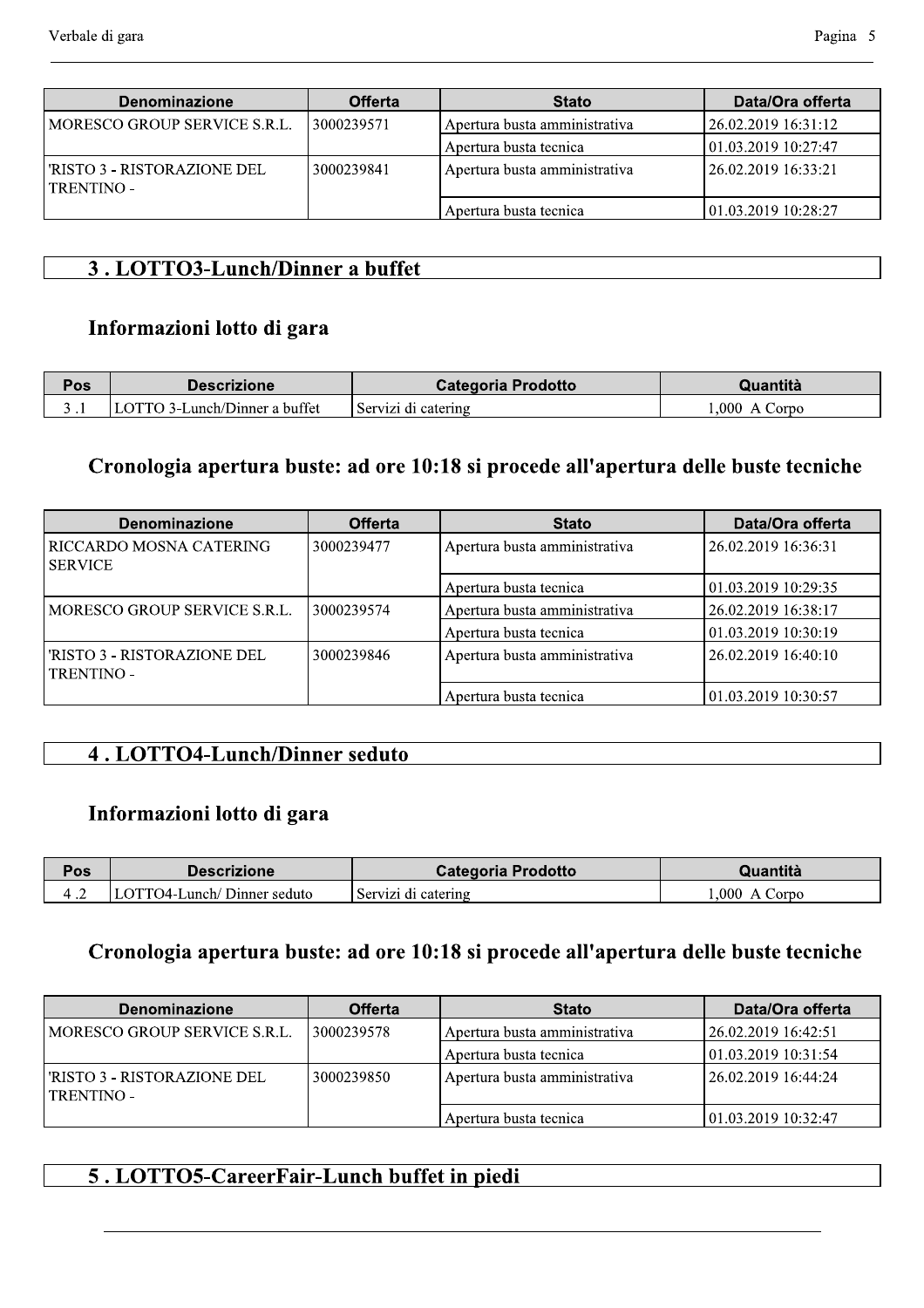# Informazioni lotto di gara

| Pos | <b>Descrizione</b>                                    | <b>Categoria Prodotto</b> | Quantità        |
|-----|-------------------------------------------------------|---------------------------|-----------------|
|     | LOTTO5-CareerFair-Lunch buffet in Servizi di catering |                           | $1,000$ A Corpo |
|     | piedi                                                 |                           |                 |

# Cronologia apertura buste: ad ore 10:18 si procede all'apertura delle buste tecniche

| <b>Denominazione</b>                         | <b>Offerta</b>                              | <b>Stato</b>                  | Data/Ora offerta     |
|----------------------------------------------|---------------------------------------------|-------------------------------|----------------------|
| MORESCO GROUP SERVICE S.R.L.                 | 3000239581<br>Apertura busta amministrativa |                               | 126.02.2019 16:47:27 |
|                                              |                                             | Apertura busta tecnica        | 101.03.2019 10:33:39 |
| l'RISTO 3 - RISTORAZIONE DEL<br>  TRENTINO - | 3000239851                                  | Apertura busta amministrativa | 126.02.2019 16:49:16 |
|                                              |                                             | Apertura busta tecnica        | 101.03.2019 10:34:25 |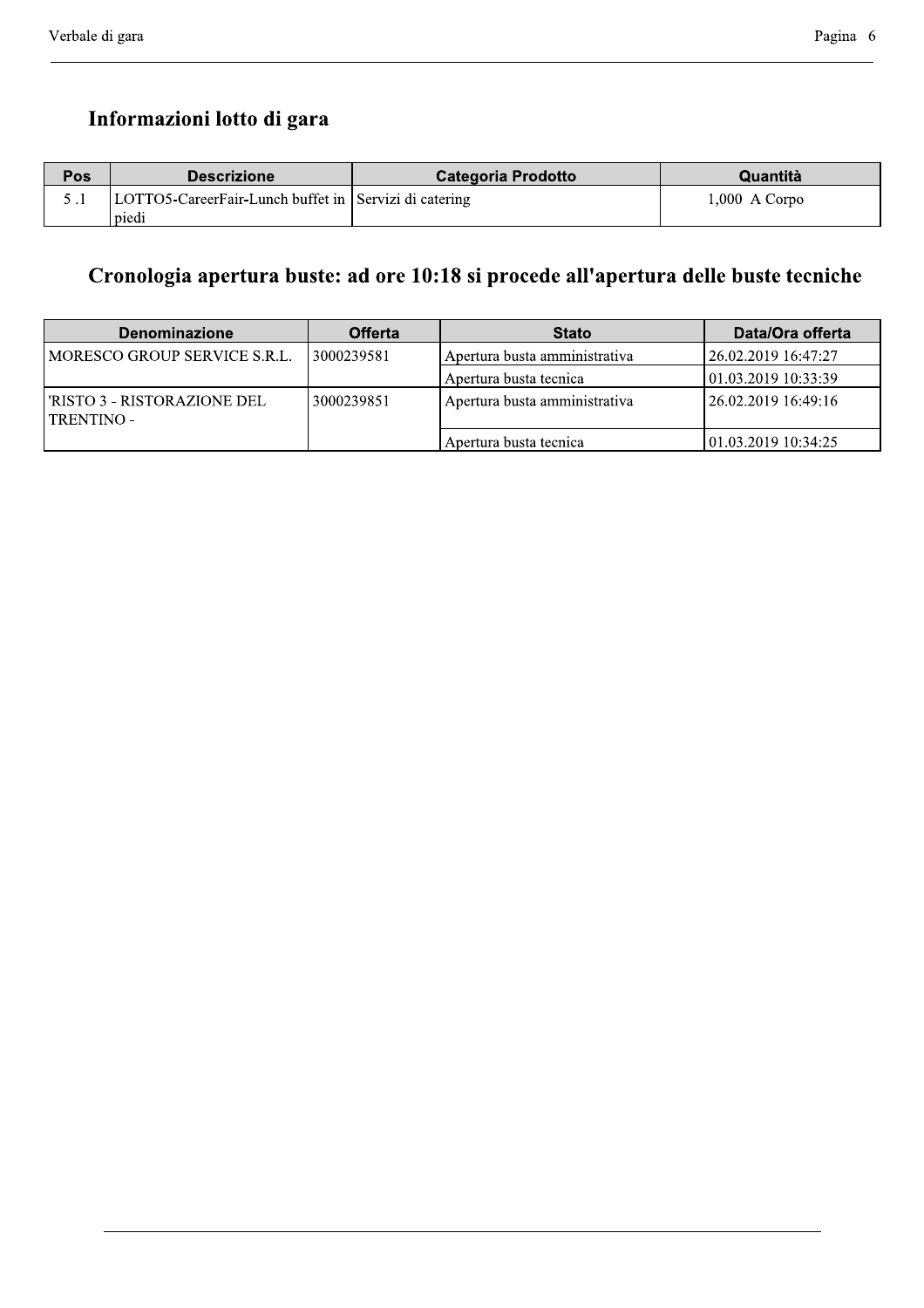# COMUNICAZIONI DI GARA

oooooooooooooooooooooooooooooooooooooooooooooooooooooooooooooooooooooooooooooooooooooooooooooooooooooooooo

| Comunicazioni procedimento |                          |                                                          |                                                                                                                                                                                                                                                                                                                                                                                                                                                                                                                                                                                                                                                                                                                                                             |  |
|----------------------------|--------------------------|----------------------------------------------------------|-------------------------------------------------------------------------------------------------------------------------------------------------------------------------------------------------------------------------------------------------------------------------------------------------------------------------------------------------------------------------------------------------------------------------------------------------------------------------------------------------------------------------------------------------------------------------------------------------------------------------------------------------------------------------------------------------------------------------------------------------------------|--|
| Data di invio              | Tipo di comunicazione    | <b>Oggetto mail</b>                                      | <b>Testo mail inviata</b>                                                                                                                                                                                                                                                                                                                                                                                                                                                                                                                                                                                                                                                                                                                                   |  |
| 27/02/2019<br>12:21:46     | Informativa Procedimento | buste tecniche                                           | Appalto 0000077470 Apertura Si comunica che il giorno 1 marzo 2019<br>alle ore 10:00 presso la Direzione<br>Patrimonio Immobiliare in Via Rosmini 70<br>(primo piano) si procederà all'apertura<br>BUSTE TECNICHE della gara in oggetto.<br>Distinti saluti                                                                                                                                                                                                                                                                                                                                                                                                                                                                                                 |  |
| 27/02/2019<br>17:32:20     | Informativa Procedimento | Appalto 0000077470 Verbale<br>apertura buste amm.ve      | Si trasmette quanto in oggetto.<br>Distinti saluti                                                                                                                                                                                                                                                                                                                                                                                                                                                                                                                                                                                                                                                                                                          |  |
| 28/02/2019<br>19:49:50     | Informativa Procedimento | Appalto 0000077470<br>Comunicazione di ammissione (link: | Si comunica che sul sito di UniTrento<br>https://www.unitn.it/ateneo/1829/servizi<br>-e-forniture) e sul sito del Ministero<br>delle Infrastrutture e dei Trasporti è<br>disponibile la determinazione di<br>ammissione dei concorrenti.<br>Distinti saluti.                                                                                                                                                                                                                                                                                                                                                                                                                                                                                                |  |
| 18/02/2019<br>17:18:13     | Richiesta chiarimenti    | Richiesta Chiarimenti per<br>l'Appalto 0000077470        | Con la presente siamo a chiedere se<br>avendo ricevuto l'invito per un solo<br>lotto è comunque possibile presentare<br>l'offerta per più lotti. Grazie per la<br>cortese risposta.                                                                                                                                                                                                                                                                                                                                                                                                                                                                                                                                                                         |  |
| 13/02/2019<br>09:29:36     | Richiesta chiarimenti    | Richiesta Chiarimenti per<br>l'Appalto 0000077470        | Salve, chiedo gentilmente se possibile<br>presentare l'offerta solo per alcuni<br>lotti o vanno presentate le offerte per<br>tutti e 5 i lotti Grazie Giulia Feller                                                                                                                                                                                                                                                                                                                                                                                                                                                                                                                                                                                         |  |
| 14/02/2019<br>15:27:13     | Risposta chiarimenti     | Risposta Chiarimenti per<br>l'Appalto 0000077470         | Si trasmette quanto in oggetto.<br>Distinti saluti                                                                                                                                                                                                                                                                                                                                                                                                                                                                                                                                                                                                                                                                                                          |  |
| 19/02/2019<br>17:30:09     | Risposta chiarimenti     | Risposta Chiarimenti per<br>l'Appalto 0000077470         | Si trasmette quanto in oggetto.<br>Distinti saluti.                                                                                                                                                                                                                                                                                                                                                                                                                                                                                                                                                                                                                                                                                                         |  |
| 18/02/2019<br>18:15:47     | Richiesta chiarimenti    | Richiesta Chiarimenti per<br>l'Appalto 0000077470        | Buonasera, sono a richiedere<br>cortesemente i seguenti chiarimenti: -<br>i 20 $\epsilon$ di contribuzione previsti per<br>l'ANAC sono da intendere singolarmente<br>per ogni lotto? Pertanto il complessivo<br>da versare è 100€? - Si deve presentare<br>un'offerta per tutti i lotti o si può<br>scegliere di presentare un'offerta solo<br>per alcuni? - Dalla documentazione<br>traspare che per ogni lotto verranno<br>calcolati i punteggi e quindi<br>determinato un vincitore. Potrebbero<br>pertanto esserci diversi vincitori a<br>seconda del lotto di gara? - La mancata<br>aggiudicazione di un lotto, comporta<br>che per i sucessivi due anni non saranno<br>più commissionati servizi ad altri<br>operatori oltre al vincitore del singolo |  |

oooooooooooooooooooooooooooooooooooooooooooooooooooooooooooooooooooooooooooooooooooooooooooooooooooooooooooooooooooooooooooooooooooooooooooooooooooooooooo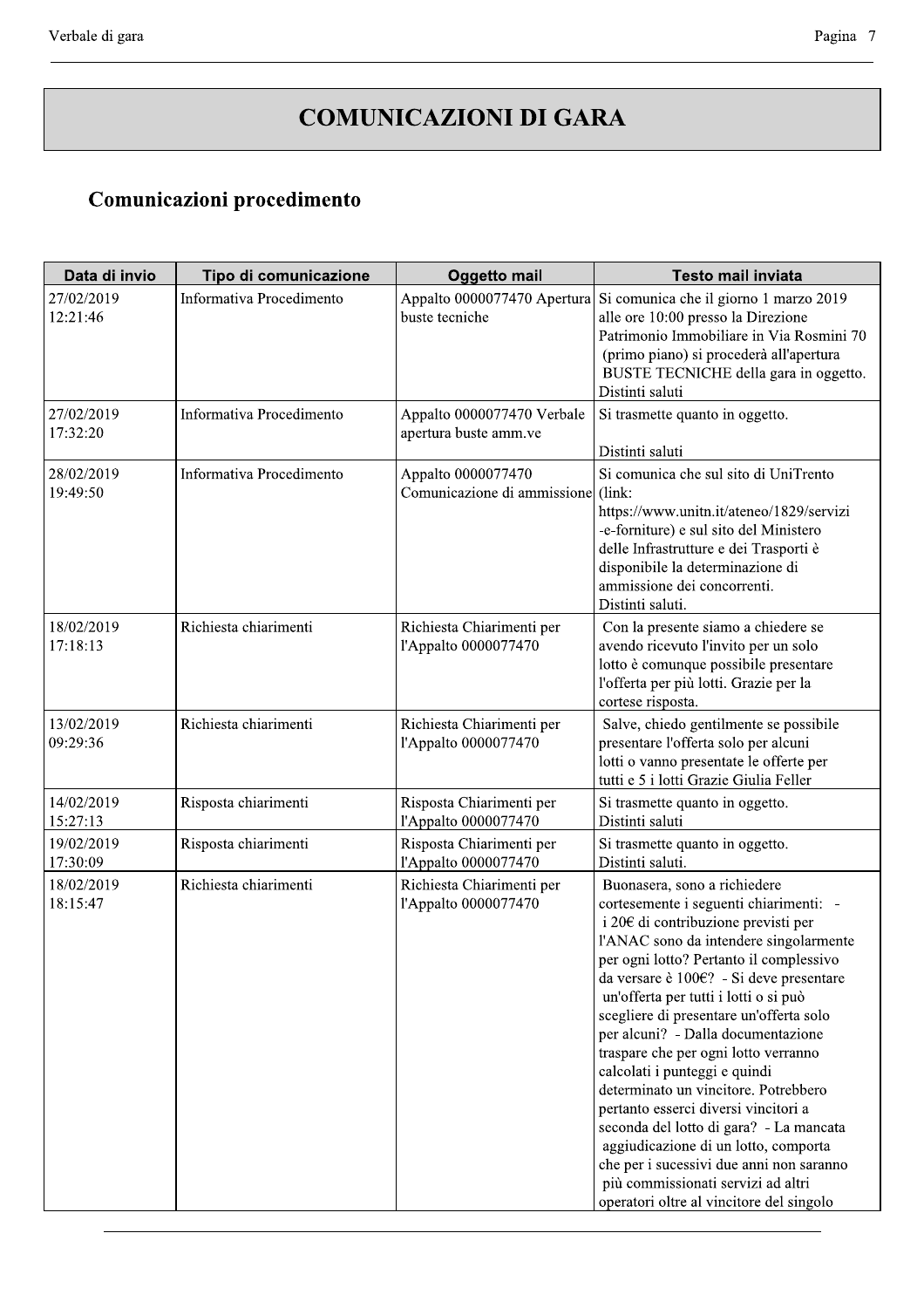| Data di invio | Tipo di comunicazione | <b>Oggetto mail</b> | <b>Testo mail inviata</b>                                                                                                                                                                                                                                                                                                                                                                                                                                                                                                                                                                                                                                                                                                                                                                                                                                                                                                                                                          |
|---------------|-----------------------|---------------------|------------------------------------------------------------------------------------------------------------------------------------------------------------------------------------------------------------------------------------------------------------------------------------------------------------------------------------------------------------------------------------------------------------------------------------------------------------------------------------------------------------------------------------------------------------------------------------------------------------------------------------------------------------------------------------------------------------------------------------------------------------------------------------------------------------------------------------------------------------------------------------------------------------------------------------------------------------------------------------|
|               |                       |                     | lotto? - Avete diviso le fasce di<br>prezzo in due categorie. 10-200 e oltre<br>200. Questo comporta, ad esempio nel<br>caso dei coffee break, che per 12<br>persone, la tariffa applicata sarà la<br>stessa che nel caso di 135 persone. Per<br>135 persone, abbiamo economie di scala<br>tali che permettono una data tariffa,<br>per 12 persone quella stessa tariffa è<br>oggettivamente insostenibile. Viceversa<br>se ci tariamo a copertura anche dei<br>piccoli numeri, la tariffa che ne<br>consegue è senz'altro troppo alta per<br>essere concorrenziale. Da qui il<br>quesito: All'interno della commissione,<br>quanto sopra sarà considerato nel<br>determinare la sostenibilità economica<br>dell'offerta? (Quindi, offerte<br>economicamente insostenibili sui piccoli<br>numeri saranno considerate<br>invalidanti). Oppure l'eventuale scelta,<br>di coprire in perdita gli eventi a<br>bassa partecipazione, sarà considerata<br>legittima? in attesa di vostro |
|               |                       |                     | riscontro porgo cordiali saluti                                                                                                                                                                                                                                                                                                                                                                                                                                                                                                                                                                                                                                                                                                                                                                                                                                                                                                                                                    |

#### **Note**

Tutto ciò premesso si procede all'apertura delle buste tecniche seguendo l'ordine di presentazione in MEPAT, verificando la presenza di quanto indicato al paragrafo 6.2 delle Condizioni particolari di RDO(Lotto 1-2-3-4-5).

LOTTO 1

a) Il Concorrente RELÈ SOCIETÁ COOPERATIVA SOCIALE A RESPONSABILITÁ LIMITATA ha presentato i sequenti documenti: - Modulo Offerta Tecnica Lotto 1.

La documentazione tecnica presentata da Relè Società Cooperativa Sociale a Responsabilità Limitata risulta formalmente regolare e rispondente a quanto indicato al paragrafo 6.2 delle Condizioni particolari di RDO Lotto 1.

b) Il Concorrente RICCARDO MOSNA CATERING SERVICE ha presentato i sequenti documenti: - Modulo Offerta Tecnica Lotto 1.

La documentazione tecnica presentata da Riccardo Mosna Catering Service risulta formalmente regolare e rispondente a quanto indicato al paragrafo 6.2 delle Condizioni particolari di RDO Lotto 1.

c) Il Concorrente MORESCO GROUP SERVICE S.R.L. ha presentato i sequenti documenti: - Modulo Offerta Tecnica Lotto 1. La documentazione tecnica presentata da Moresco Group Service S.r.l. risulta formalmente

regolare e rispondente a quanto indicato al paragrafo 6.2 delle Condizioni particolari di RDO Lotto 1.

d) Il Concorrente RISTO 3 SOCIETÁ COOPERATIVA ha presentato i sequenti documenti: - Modulo Offerta Tecnica Lotto 1. La documentazione tecnica presentata da Risto 3 Società Cooperativa risulta formalmente

regolare e rispondente a quanto indicato al paragrafo 6.2 delle Condizioni particolari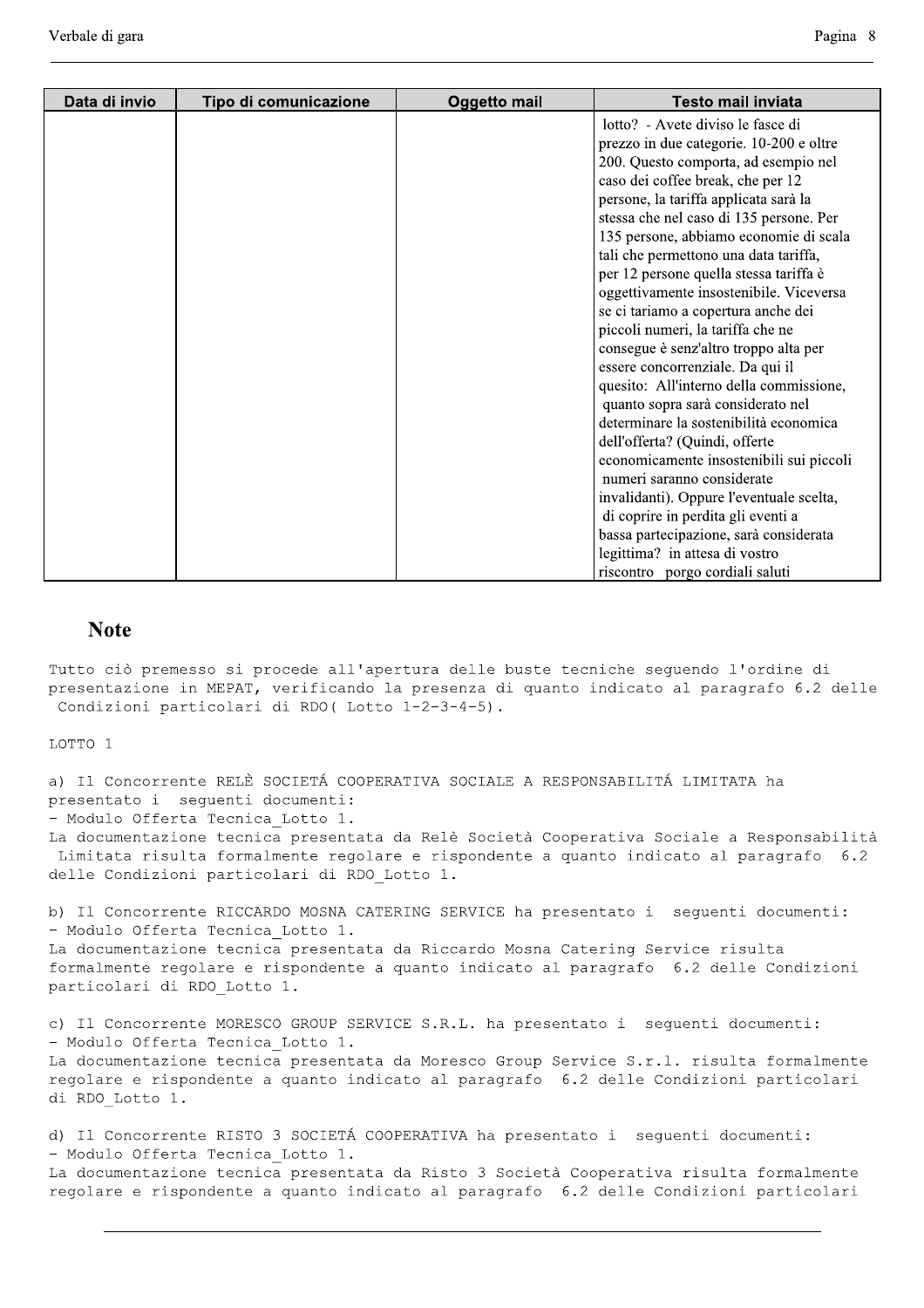di RDO Lotto 1.

LOTTO<sub>2</sub>

a) Il Concorrente RELÈ SOCIETÁ COOPERATIVA SOCIALE A RESPONSABILITÁ LIMITATA ha presentato i seguenti documenti: - Modulo Offerta Tecnica Lotto 2. La documentazione tecnica presentata da Relè Società Cooperativa Sociale a Responsabilità Limitata risulta formalmente regolare e rispondente a quanto indicato al paragrafo 6.2 delle Condizioni particolari di RDO Lotto 2. b) Il Concorrente RICCARDO MOSNA CATERING SERVICE ha presentato i sequenti documenti: - Modulo Offerta Tecnica Lotto 2. La documentazione tecnica presentata da Riccardo Mosna Catering Service risulta formalmente regolare e rispondente a quanto indicato al paragrafo 6.2 delle Condizioni particolari di RDO Lotto 2. c) Il Concorrente MORESCO GROUP SERVICE S.R.L. ha presentato i sequenti documenti: - Modulo Offerta Tecnica Lotto 2. La documentazione tecnica presentata da Moresco Group Service S.r.l. risulta formalmente regolare e rispondente a quanto indicato al paragrafo 6.2 delle Condizioni particolari di RDO Lotto 2. d) Il Concorrente RISTO 3 SOCIETÁ COOPERATIVA ha presentato i sequenti documenti: - Modulo Offerta Tecnica Lotto 2. La documentazione tecnica presentata da Risto 3 Società Cooperativa risulta formalmente regolare e rispondente a quanto indicato al paragrafo 6.2 delle Condizioni particolari di RDO Lotto 2. LOTTO 3 a) Il Concorrente RICCARDO MOSNA CATERING SERVICE ha presentato i sequenti documenti: - Modulo Offerta Tecnica Lotto 3. La documentazione tecnica presentata da Riccardo Mosna Catering Service risulta formalmente regolare e rispondente a quanto indicato al paragrafo 6.2 delle Condizioni particolari di RDO Lotto 3. b) Il Concorrente MORESCO GROUP SERVICE S.R.L. ha presentato i sequenti documenti: - Modulo Offerta Tecnica Lotto 3. La documentazione tecnica presentata da Moresco Group Service S.r.l. risulta formalmente regolare e rispondente a quanto indicato al paragrafo 6.2 delle Condizioni particolari di RDO Lotto 3. c) Il Concorrente RISTO 3 SOCIETÁ COOPERATIVA ha presentato i seguenti documenti: - Modulo Offerta Tecnica Lotto 3. La documentazione tecnica presentata da Risto 3 Società Cooperativa risulta formalmente regolare e rispondente a quanto indicato al paragrafo 6.2 delle Condizioni particolari di RDO Lotto 3. LOTTO 4 a) Il Concorrente MORESCO GROUP SERVICE S.R.L. ha presentato i sequenti documenti: - Modulo Offerta Tecnica Lotto 4. La documentazione tecnica presentata da Moresco Group Service S.r.l. risulta formalmente regolare e rispondente a quanto indicato al paragrafo 6.2 delle Condizioni particolari di RDO Lotto 4. b) Il Concorrente RISTO 3 SOCIETÁ COOPERATIVA ha presentato i sequenti documenti: - Modulo Offerta Tecnica Lotto 4.

La documentazione tecnica presentata da Risto 3 Società Cooperativa risulta formalmente